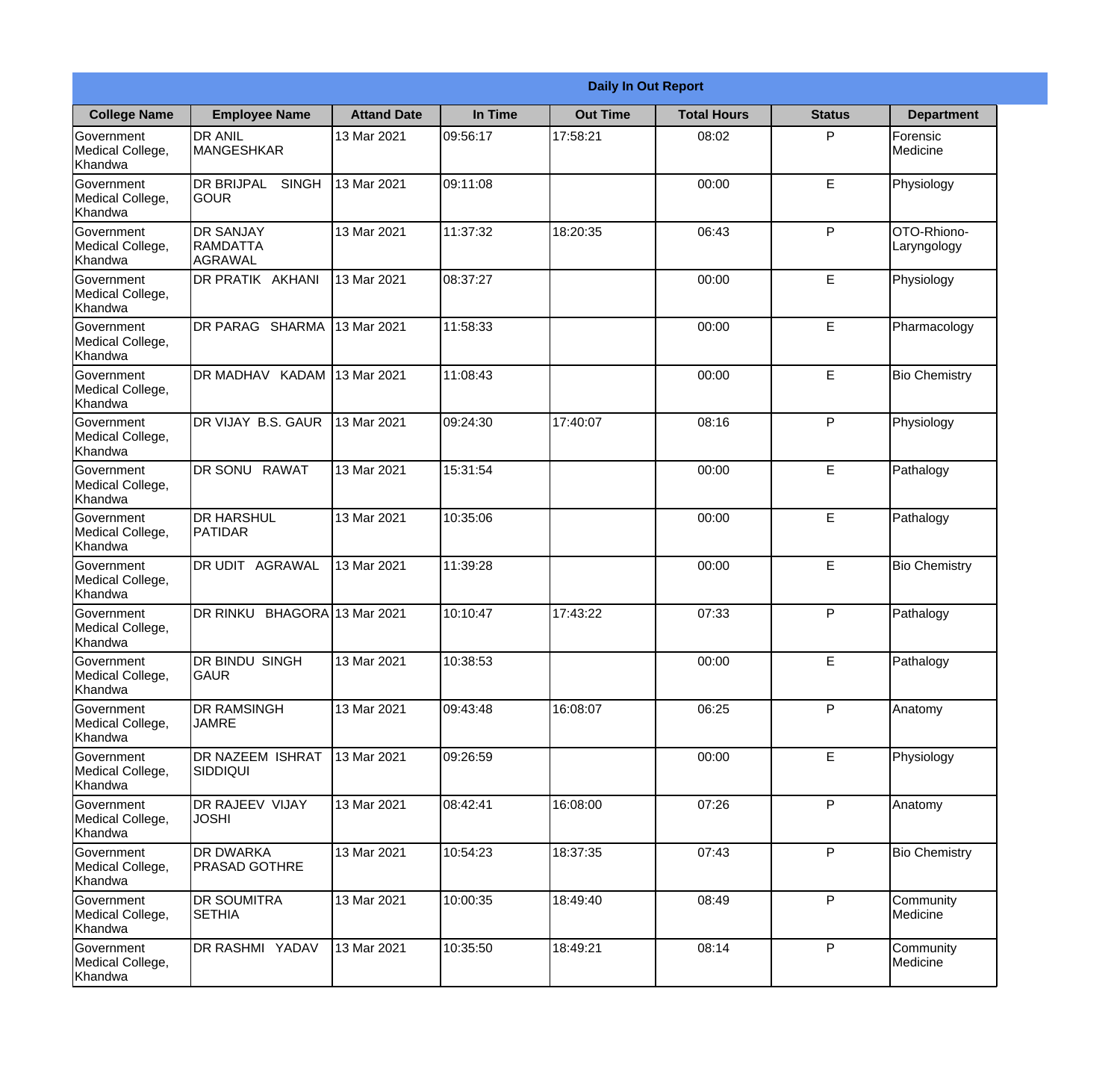| <b>Designation</b>                  | <b>Category</b>     |
|-------------------------------------|---------------------|
| Assistant Professor   Para Clinical |                     |
| Demonstrator/Tutor   Non Clinical   |                     |
| Professor                           | Clinical            |
| <b>Assistant Professor</b>          | Non Clinical        |
| Professor                           | Para Clinical       |
| Assistant Professor   Non Clinical  |                     |
| Associate Professor Non Clinical    |                     |
| Demonstrator/Tutor   Para Clinical  |                     |
| Assistant Professor   Para Clinical |                     |
| Associate Professor Non Clinical    |                     |
| <b>Assistant Professor</b>          | Para Clinical       |
| Associate Professor Para Clinical   |                     |
| Demonstrator/Tutor   Non Clinical   |                     |
| Professor                           | <b>Non Clinical</b> |
| Assistant Professor   Non Clinical  |                     |
| Demonstrator/Tutor   Non Clinical   |                     |
| <b>Assistant Professor</b>          | Para Clinical       |
| Assistant Professor   Para Clinical |                     |

## **Daily In Out Report**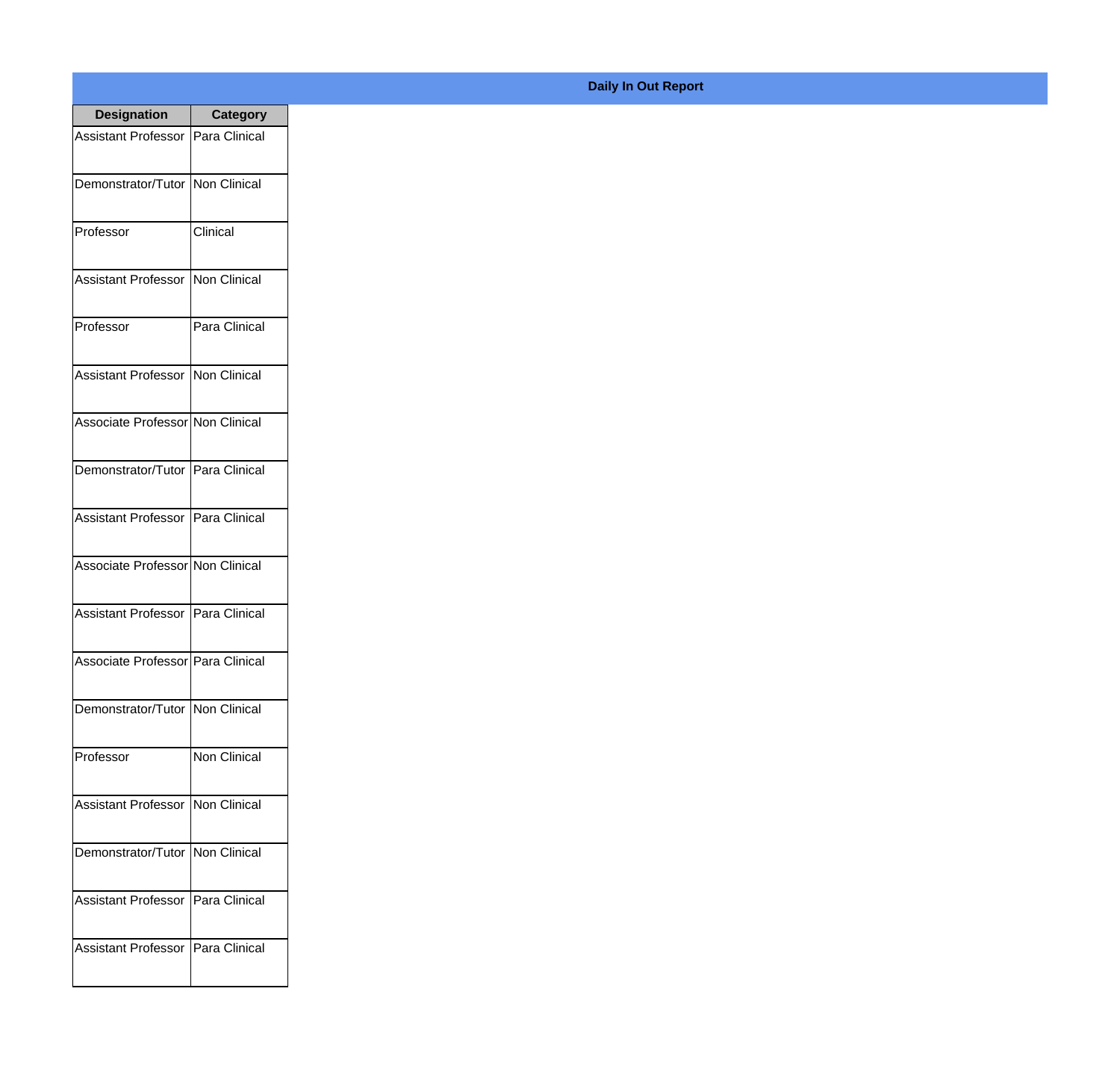|                                                  |                                                       |             |          |          | <b>Daily In Out Report</b> |              |                         |
|--------------------------------------------------|-------------------------------------------------------|-------------|----------|----------|----------------------------|--------------|-------------------------|
| Government<br>Medical College,<br>Khandwa        | DR LEENA PARIHAR                                      | 13 Mar 2021 | 11:45:46 |          | 00:00                      | E            | Community<br>Medicine   |
| <b>Government</b><br>Medical College,<br>Khandwa | <b>MR PIYUSH KUMAR</b><br><b>MISHRA</b>               | 13 Mar 2021 | 10:37:42 | 17:28:34 | 06:51                      | $\mathsf{P}$ | Community<br>Medicine   |
| <b>Government</b><br>Medical College,<br>Khandwa | DR SACHIN PARMAR 13 Mar 2021                          |             | 10:43:49 | 18:36:03 | 07:53                      | P            | Community<br>Medicine   |
| <b>Government</b><br>Medical College,<br>Khandwa | DR PRAMILA VERMA 13 Mar 2021                          |             | 12:19:53 |          | 00:00                      | E            | Paediatrics             |
| <b>Government</b><br>Medical College,<br>Khandwa | <b>DR GARIMA</b><br><b>AGRAWAL</b><br><b>VARSHNEY</b> | 13 Mar 2021 | 12:50:30 |          | 00:00                      | E            | Paediatrics             |
| <b>Government</b><br>Medical College,<br>Khandwa | <b>DR SIDDHARTH</b><br><b>BANODE</b>                  | 13 Mar 2021 | 09:17:08 | 16:15:00 | 06:58                      | $\mathsf{P}$ | Pharmacology            |
| Government<br>Medical College,<br>Khandwa        | <b>DR RAKESH SINGH</b><br><b>HAZARI</b>               | 13 Mar 2021 | 13:35:49 |          | 00:00                      | E            | Pathalogy               |
| Government<br>Medical College,<br>Khandwa        | <b>DR NISHA</b><br><b>KAITHWAS</b>                    | 13 Mar 2021 | 10:20:58 | 13:41:10 | 03:21                      | $\mathsf{P}$ | Psychiatry              |
| Government<br>Medical College,<br>Khandwa        | <b>DR ANANT</b><br><b>TUKARAM PAWAR</b>               | 13 Mar 2021 | 10:27:43 | 17:36:30 | 07:09                      | $\mathsf{P}$ | Community<br>Medicine   |
| <b>Government</b><br>Medical College,<br>Khandwa | <b>DR RAJU</b>                                        | 13 Mar 2021 | 08:54:37 | 18:29:34 | 09:35                      | P            | Forensic<br>Medicine    |
| <b>Government</b><br>Medical College,<br>Khandwa | <b>DR MAHENDRA</b><br><b>PANWAR</b>                   | 13 Mar 2021 | 09:33:16 |          | 00:00                      | E            | Orthopaedics            |
| Government<br>Medical College,<br>Khandwa        | <b>DR SITARAM</b><br>SOLANKI                          | 13 Mar 2021 | 09:55:17 | 19:16:03 | 09:21                      | P            | Forensic<br>Medicine    |
| <b>Government</b><br>Medical College,<br>Khandwa | <b>DR RANJEET</b><br><b>BADOLE</b>                    | 13 Mar 2021 | 10:40:24 |          | 00:00                      | E            | <b>General Medicine</b> |
| Government<br>Medical College,<br>Khandwa        | <b>DR ASHOK</b><br><b>BHAUSAHEB NAJAN</b>             | 13 Mar 2021 | 10:33:55 | 17:16:06 | 06:43                      | $\mathsf{P}$ | Forensic<br>Medicine    |
| Government<br>Medical College,<br>Khandwa        | <b>DR NITESHKUMAR</b><br>KISHORILAL<br><b>RATHORE</b> | 13 Mar 2021 | 10:46:45 | 17:52:17 | 07:06                      | P            | Pharmacology            |
| Government<br>Medical College,<br>Khandwa        | <b>DR PRIYESH</b><br><b>MARSKOLE</b>                  | 13 Mar 2021 | 08:52:47 | 18:49:33 | 09:57                      | P            | Community<br>Medicine   |
| Government<br>Medical College,<br>Khandwa        | <b>DR SANGEETA</b><br><b>CHINCHOLE</b>                | 13 Mar 2021 | 08:41:19 | 16:52:38 | 08:11                      | P            | Physiology              |
| Government<br>Medical College,<br>Khandwa        | DR VIJAY NAYAK                                        | 13 Mar 2021 | 10:41:04 |          | 00:00                      | $\mathsf E$  | Anatomy                 |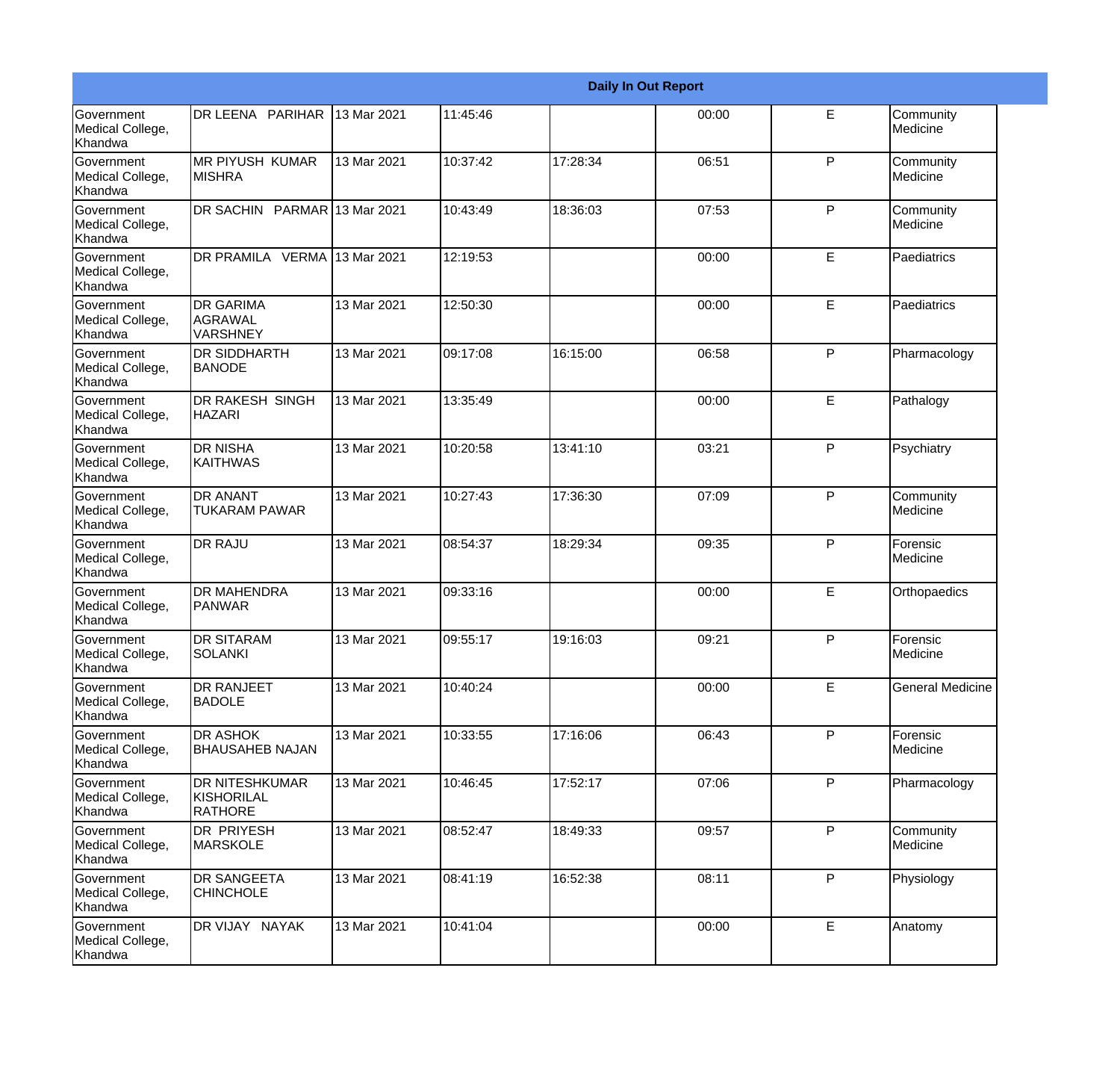| Assistant Professor Para Clinical  |               |
|------------------------------------|---------------|
| Statistician                       | Para Clinical |
|                                    |               |
| Assistant Professor Para Clinical  |               |
| Professor                          | Clinical      |
|                                    |               |
| Associate Professor Clinical       |               |
| Associate Professor Para Clinical  |               |
| Professor                          | Para Clinical |
|                                    |               |
| Assistant Professor Clinical       |               |
| Professor                          | Para Clinical |
|                                    |               |
| Demonstrator/Tutor Para Clinical   |               |
| Assistant Professor Clinical       |               |
| Demonstrator/Tutor Para Clinical   |               |
|                                    |               |
| Assistant Professor Clinical       |               |
| Associate Professor Para Clinical  |               |
| Demonstrator/Tutor   Para Clinical |               |
|                                    |               |
| Associate Professor Para Clinical  |               |
| Demonstrator/Tutor   Non Clinical  |               |
| Associate Professor Non Clinical   |               |
|                                    |               |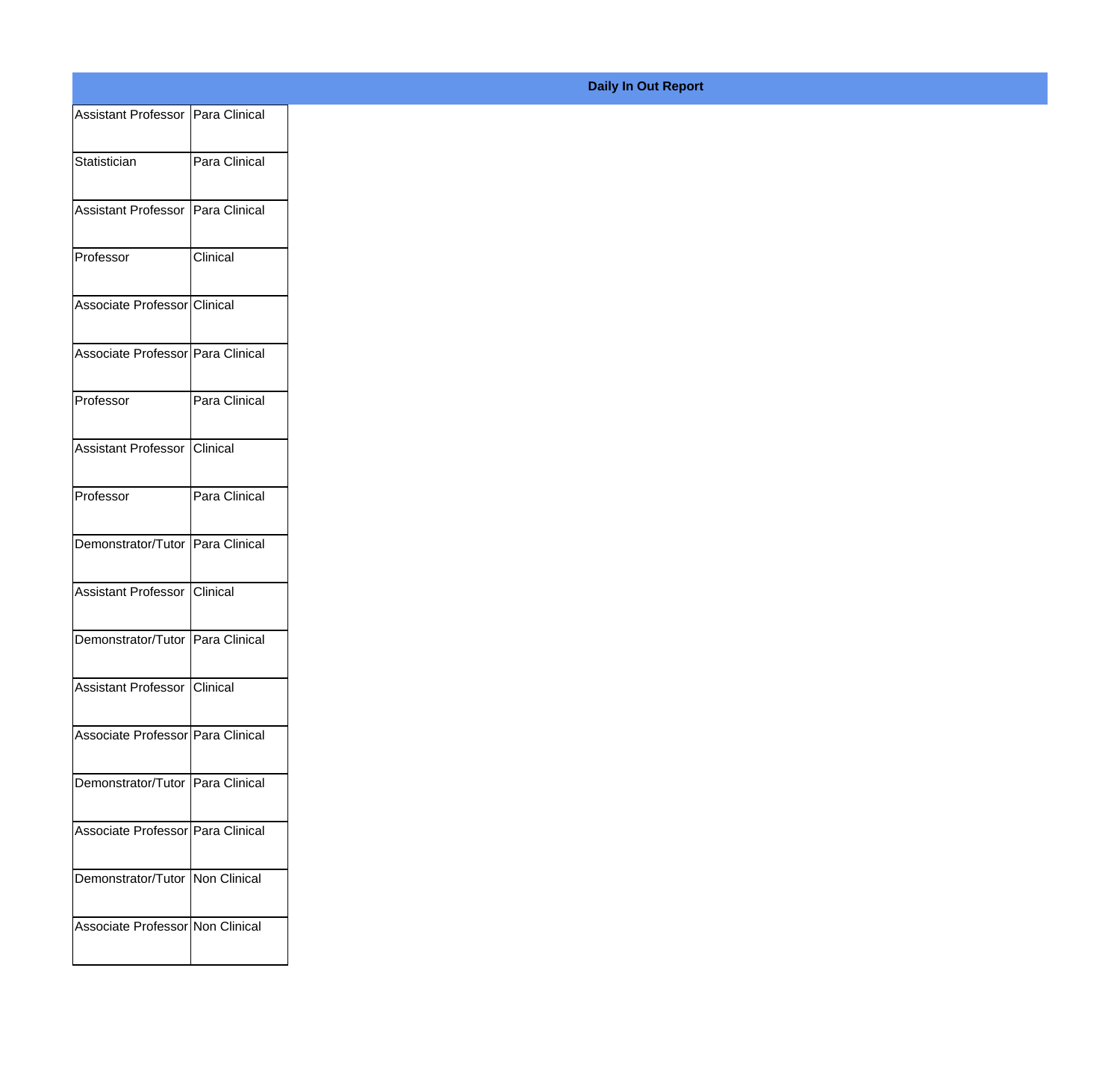|                                                  |                                                   |             |          |          | <b>Daily In Out Report</b> |    |                                        |
|--------------------------------------------------|---------------------------------------------------|-------------|----------|----------|----------------------------|----|----------------------------------------|
| Government<br>Medical College,<br><b>Khandwa</b> | <b>DR SUNIL BAJOLIYA</b>                          | 13 Mar 2021 | 10:05:47 |          | 00:00                      | E  | OTO-Rhiono-<br>Laryngology             |
| Government<br>Medical College,<br>Khandwa        | DR NISHA MANDLOI<br><b>IPANWAR</b>                | 13 Mar 2021 | 10:26:10 | 16:47:41 | 06:21                      | P  | <b>Obstetrics &amp;</b><br>Gynaecology |
| <b>Government</b><br>Medical College,<br>Khandwa | <b>DR SATISH</b><br><b>CHANDEL</b>                | 13 Mar 2021 | 11:17:10 |          | 00:00                      | E  | Pharmacology                           |
| Government<br>Medical College,<br>Khandwa        | <b>DR MUKTESHWARI</b><br><b>GUPTA</b>             | 13 Mar 2021 | 11:34:22 | 17:52:09 | 06:18                      | P  | Pharmacology                           |
| <b>Government</b><br>Medical College,<br>Khandwa | <b>DR PURTI AGARWAL</b><br><b>SAINI</b>           | 13 Mar 2021 | 10:36:31 | 15:34:25 | 04:58                      | P  | Pathalogy                              |
| <b>Government</b><br>Medical College,<br>Khandwa | DR YASHPAL RAY                                    | 13 Mar 2021 | 09:43:23 |          | 00:00                      | E. | Anatomy                                |
| Government<br>Medical College,<br><b>Khandwa</b> | <b>DR VISHAL</b><br><b>KUMAR</b><br><b>THAKRE</b> | 13 Mar 2021 | 08:24:22 |          | 00:00                      | E. | Physiology                             |
| Government<br>Medical College,<br>Khandwa        | <b>DR SHAILENDRA</b><br><b>SINGH CHOUHAN</b>      | 13 Mar 2021 | 13:03:21 |          | 00:00                      | E. | Orthopaedics                           |
| Government<br>Medical College,<br>Khandwa        | <b>MOHIT GARG</b>                                 | 13 Mar 2021 | 12:07:39 |          | 00:00                      | E. | <b>General Medicine</b>                |
| Government<br>Medical College,<br>Khandwa        | RENU WAGHMARE                                     | 13 Mar 2021 | 11:42:42 |          | 00:00                      | E  | Community<br>Medicine                  |